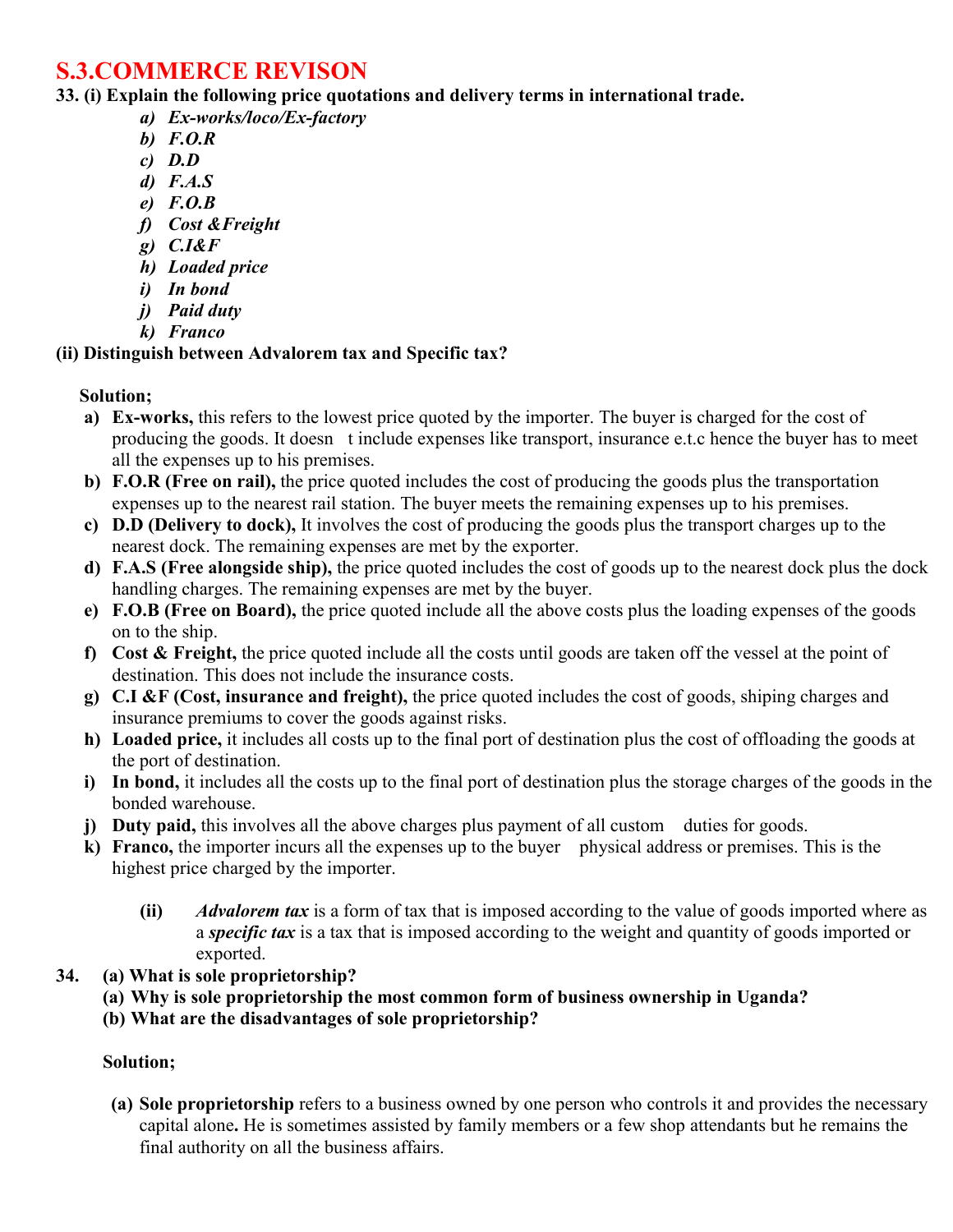- **(b) Sole proprietorship is the commonest form of business ownership in Uganda because of the following reasons;**
	- $\triangleright$  It requires limited capital resources to start this kind of business hence many people find it convenient to operate it.
	- $\triangleright$  It involves quick implementation of decisions since the owner is the final authority over the affairs of the business.
	- $\triangleright$  It is very easy to supervise and control the business since it is small which may not be the case of large scale operations.
	- It involves minimum establishment costs since it does not call for lengthy registration procedures and documentation.
	- $\triangleright$  It promotes personal initiative which motivates hard work since the owner enjoys all the profits alone.
	- $\triangleright$  It gives one freedom to conduct business at his own pace since he is accountable to himself.
	- $\triangleright$  It is flexible hence the owner can easily change from one line of business to another to meet the consumer s tastes and preferences.
	- $\triangleright$  It is not subjected to high taxes which large scale operations are subjected to hence preferred by many people.
	- $\triangleright$  It involves direct personal contacts with the customers hence enabling the owner to meet the individual needs of his customers.
	- $\triangleright$  It involves enjoyment of top secrecy since it is not a legal requirement for the owner to disclose his accounts to the public.
	- $\triangleright$  It requires little space to establish since it is small hence convenient in most areas.
	- $\triangleright$  It is the best form of business for provision of direct services like teaching since it involves direct contact between the two parties.
	- $\triangleright$  It enables provision of employment opportunities to the family members and the relatives since the owner is the final decision maker.
	- $\triangleright$  It involves less risks and losses due to the small size of the business which is not the case of large scale firms.
	- $\triangleright$  It promotes creativity and innovativeness since the owner is independent in implementing his own plans.

### **(c) The disadvantages of sole proprietorship include;**

- $\triangleleft$  The owner suffers all the losses alone since this is a one man s business.
- $\cdot \cdot$  It may be difficult for a sole trader to get financial assistance from banks due to lack of enough collateral securities.
- $\cdot \cdot$  It involves bearing all the risks of the business alone since it is a one man s business.
- $\triangle$  The owner suffers unlimited liability since his personal belongings may be claimed to settle the debts of the firm.
- $\cdot \cdot$  It may take long to expand the business since one person may not be in position to raise adequate capital to invest in it.
- $\cdot \cdot$  The owner is always over worked since he does most of the activities alone.
- $\triangle$  The business lacks continuity since the death of the owner may lead to the collapse of the business.
- $\triangle$  The owner enjoys limited profits since insufficient capital is invested in the business.
- $\cdot \cdot$  There is no proper accounting system in this form of business hence leading to mismanagement of the firm.
- The owner has limited capacity to expand his business operations since he does not appeal to the public for funds.
- $\cdot \cdot$  The prices charged from the customers are relatively higher than those charged by large scale firms hence limiting their turn over.
- $\cdot \cdot$  It may involve stocking a limited range of products hence limiting consumer s choice due to inadequate capital invested.

### **35(a) what is the difference between a partnership and a partner?**

**(b)What is the difference between the following types of partners?**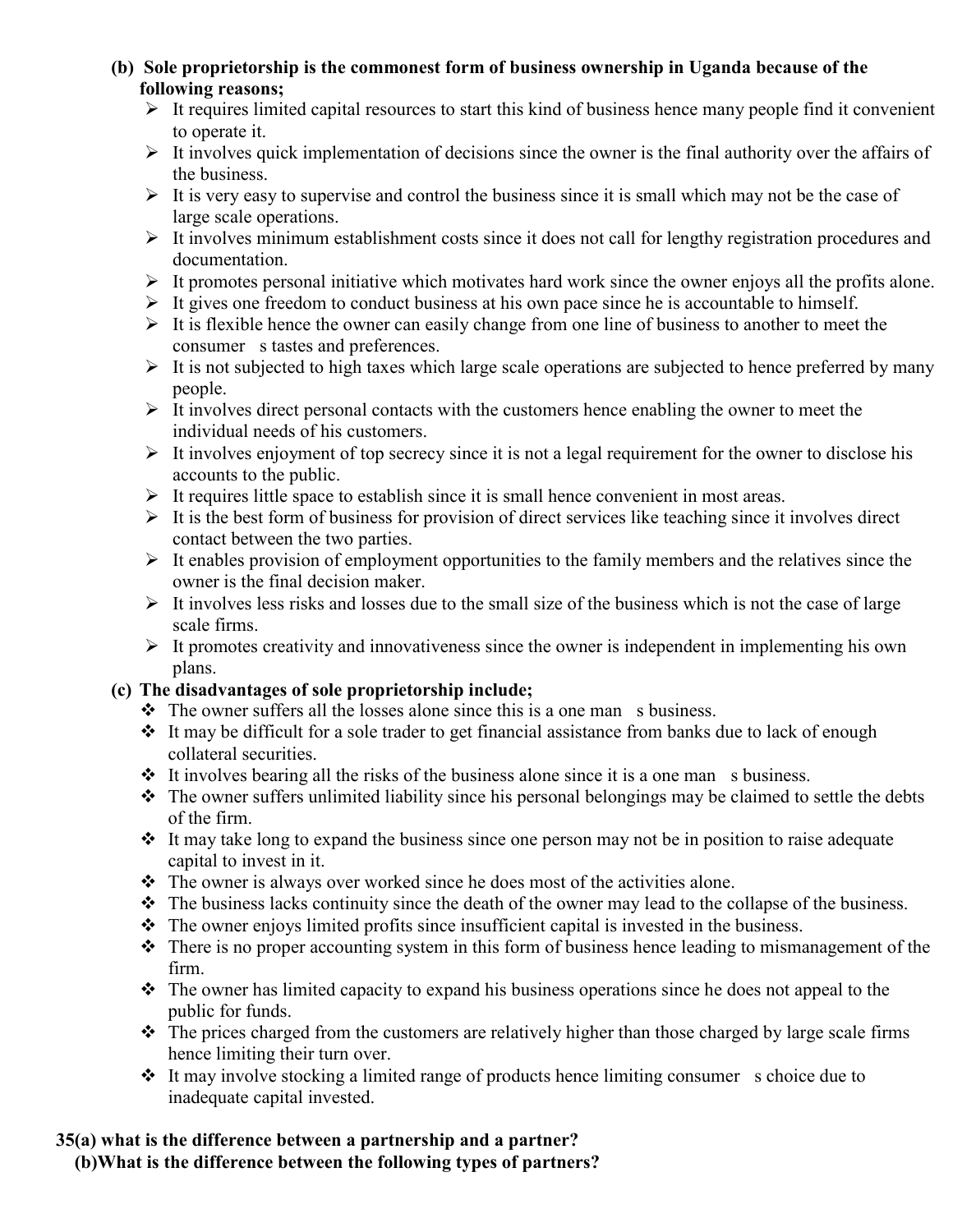- *i. General partner and limited partner*
- *ii. Active partner and dormant (sleeping) partner.*
- *iii. Real partner and quasi(nominal) partner*
- *iv. Minor partner and major partner*

# **(c) What is the meaning of the following forms of partnership?**

- *i. Permanent partnership*
- *ii. Temporary partnership*
- *iii. General partnership*
- *iv. Limited partnership*

## **Solution;**

- **a) A partnership** refers to a relationship that subsist between two or more persons carrying on business in common with an aim of making profits where as a **partner** is one of the members that constitute a partnership.
- **b)** *Differences between the following types of partners;*
	- i. **A general partner** is one whose liability to the firm s debts is unlimited hence liable to meet the firm s debts from his personal property in case the firm fails to meet them where as a **limited partner** is one whose liability to the firm s debts is limited hence its restricted to his capital contribution.
	- ii. **An active partner** is a partner who contributes capital to the business, shares profits, responsible for all losses and debts incurred by the firm. He is actively involved in the management affairs of the business where as **a dormant partner** is a partner who contributes capital to the firm, shares profits and losses incurred, responsible for the debts of the firm but does not take an active part in the day to day running of the business management affairs.
	- iii. **A real partner** is one who contributes towards the firm s capital, shares profits and losses and he is also liable for the debts of the firm where as a **quasi partner** is one who does not contribute towards the capital of the firm, doesn t share profits and losses, does not take any active part in the management affairs of the business but only allows the business to use his name as a partner due to his reputation and conduct.
	- iv. **A minor partner** is one who has not attained majority age i.e. below 18 years. He is not liable for the debts of the firm where as **a major partner** is one who has attained a majority age i.e. above 18 years of age. He can take part in the management affairs of the business and is liable for the debts incurred by the firm.

# **c) Meaning of the following forms of partnership;**

- i. **Permanent partnership** is one formed with an intention of performing its activities indefinitely i.e. its end cannot be told at the time of formation.
- ii. **Temporary partnership** is one formed for either a specific period of time or to serve a specific purpose such that at the expiry of a given period of time or achievement of a specific purpose, it is dissolved.
- iii. **General partnership (ordinary partnership)** is one where all members share in the management of the business affairs hence they have unlimited liability. This implies that they are answerable to the debts of the firm up to the extent of selling off their personal belongings.
- iv. **Limited partnership** is one whose membership is comprised of at least one general partner and the majority (limited partners) with unlimited liability. The limited partners do not participate in the management of the firm s activities.

# **36(a) what are the advantages and disadvantages of partnership?**

# **(b) What are the features of partnerships?**

# **Solution;**

# **The advantages of partnership include;**

- $\triangleright$  The formation of partnership is simple because it does not require many legal documents.
- $\triangleright$  The possibility of joint consultations among the members results into wise decisions.
- $\triangleright$  There is a possibility of specialization due to the big number of members hence each partner can take on a given task in which he has the greatest advantage.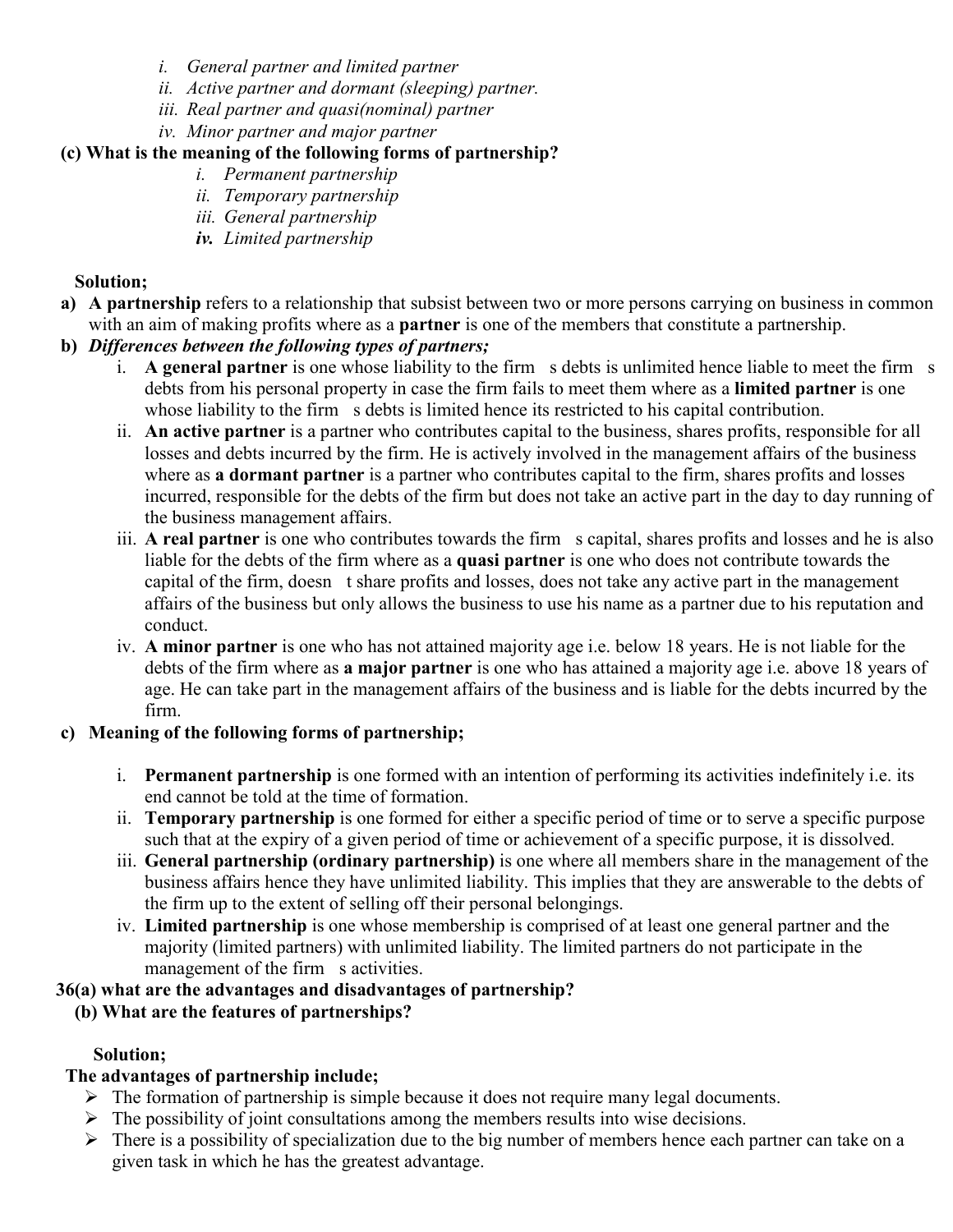- $\triangleright$  The workload is spread amongst many members due to division of labor hence partners are not overworked.
- $\triangleright$  There is a possibility of having access to financial assistance from money lenders because the number of collateral securities that the members can raise.
- $\triangleright$  The combination of talents from the various partners can promote efficiency in the management of the affairs of the firm.
- It s possible to improve on the capital base of the business by simply admitting new partners.
- $\triangleright$  The absence of one partner does not affect the operation of the firm s activities like in the case of sole trade.
- $\triangleright$  It s possible for the partnership to enjoy economies of scale due to the large capital invested in the business compared to sole trade.
- $\triangleright$  The losses made by the business are shared by all the members hence each partner feels a small impact.
- $\triangleright$  The partners can keep the secrets of the firm amongst themselves as laid down in the provisions of partnership.

#### **The disadvantages of partnership include;**

- $\checkmark$  The decision making process tend to be slow due to joint consultations amongst members.
- $\checkmark$  In case of ordinary partnership, the members suffer from unlimited liability since their personal belongings can be sold in case of a debt.
- $\checkmark$  The progress of the firm may come to a stand still in case of death, insanity or bankruptcy of an active partner.
- $\checkmark$  A mistake made by one partner may affect the whole firm.
- $\checkmark$  The sharing of profits among the members discourages the hardworking members.
- $\checkmark$  Some partners are not willing to surrender their properties on behalf of the business as security for bank loans. This may limit the progress of the firm.
- $\checkmark$  Partnership is not recognized as a separate legal entity hence it can t sue or be sued in its own name.
- $\checkmark$  Partnership may not be in position to raise more capital resources compared to public limited companies due to the restrictions in membership.
- $\checkmark$  Disagreements amongst members on important issues may affect the progress of the firm.
- $\checkmark$  Some partners may lack confidence in each other and this may hinder the success of the business.

#### **(a) The features of partnerships include;**

- $\div$  It s formed when 2-20 members pool resources (capital) to carry on business.
- $\hat{\mathbf{v}}$  The liability of the ordinary members of the firm is unlimited to the firm s debts.
- $\triangleleft$  Each of the partners is personally responsible for all debts of the firm.
- $\div$  Each partner acts as an agent to the firm with authority to enter into contracts on behalf of the business except a limited partner.
- $\hat{\cdot}$  The responsibilities of the firm, profits and losses are shared in an agreed way.
- A partnership has limited life hence it may be dissolved by death, bankruptcy or insanity of an active member.
- Like soleproprietorship, partnership has also got unlimited liability except limited partnership.
- \* Transfer of shares is not allowed without the consent and knowledge of all the members.
- $\hat{\mathbf{v}}$  The major decisions of the firm are made by the majority through joint consultations.
- $\hat{\mathbf{v}}$  The partnership results from a contractual agreement or mutual agreement amongst the members.
- $\triangle$  The partners are to act with utmost good faith with each other.
- $\hat{\cdot}$  The capital to the firm is contributed by the partners on an agreed basis hence no subscription is allowed from the public for extra capital.
- $\hat{\cdot}$  Any agreement made by a partner with in the scope of normal operations of the business binds all the partners.

### **37(a) what is the meaning of the term dissolution of partnership ?**

- **(b) Under what circumstances may partnership be dissolved?**
- **(c)What are the rights and duties of partners?**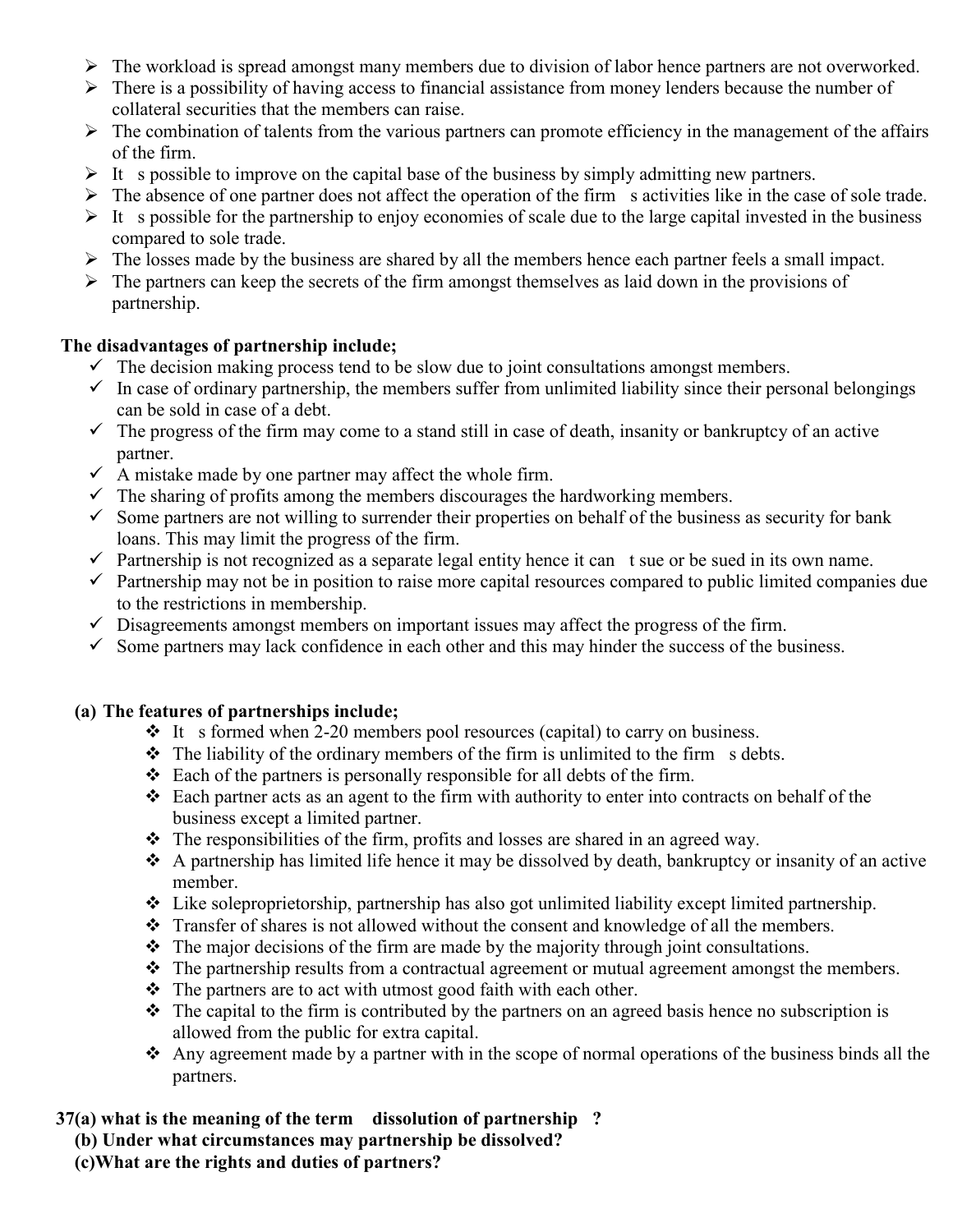#### **Solution;**

**a) Dissolution of partnership** refers to the bringing of partnership to an end or it is the act of terminating partnership.

### **b) The circumstances that may lead to the dissolution of partnership include;**

- $\triangleright$  When the partnership operates at a loss continuously.
- $\triangleright$  When the agreed period of the partnership has expired in case of a temporary partnership.
- $\triangleright$  If a partner with an intention to dissolve the firm notifies the others in writing.
- $\triangleright$  When an active partner dies, becomes insane or bankrupt.
- $\triangleright$  When a partner damages the interest of the firm or acts centrally to the provisions of the partnership.
- $\triangleright$  If all members voluntarily consent to dissolve the firm or when a situation prevails that makes it fair and just to dissolve the firm.
- $\triangleright$  When an event occurs that makes it unlawful for the business to continue.
- $\triangleright$  In case a law is enacted by the court that bans the activities of such a partnership.
- $\triangleright$  When partnership lacks sufficient funds to carry on its activities.
- $\triangleright$  When the partnership has achieved the purpose for which it was formed.
- $\triangleright$  When the partnership does not conform to the regulations of its formation for instance when it s formed with less than two members or more than twenty members.
- $\triangleright$  If there are disputes among the partners which have failed to be resolved.

#### **(a) The rights and duties of partners include;**

- $\checkmark$  Every partner has a right to share the profits made by the firm.
- $\checkmark$  Every partner has a right to air out his opinions on matters concerning the firm.
- $\checkmark$  A partner has a right to participate in any competing business after retirement; however, he has no right to use the firm s name.
- Every partner has a right to inspect the firm s books of accounts, documents of the firm e.t.c
- $\checkmark$  Every partner has a right to receive interest on capital if specified in the deed.
- $\checkmark$  Every partner has a right to participate in the management affairs of the business.
- $\checkmark$  Every partner has a right to use the firm s property for the purpose of the partnership business.
- $\checkmark$  Every partner has a duty to act in a just and faithful manar towards each other.
- $\checkmark$  Every partner has a right to act on behalf of the business except a limited partner.
- $\checkmark$  Every partner is personally liable for the debts of the firm.
- $\checkmark$  No partner has a right to sell shares to an outsider without the consent of other partners.
- $\checkmark$  No partner is allowed to participate in any business that competes with that of the firm. If one conducts a private venture that competes with partnership, all profits made by him should be surrendered to the partnership.
- $\checkmark$  A partner has a right to be indemnified for any liability incurred by him in the conduct of the business.
- $\checkmark$  Every partner has a right to access the firm s funds and has to render utmost good faith in displaying accounts.
- $\checkmark$  Every partner should work within the limits of his authority or else he will be made to compensate the firm for the loss as a result of his negligence.
- $\checkmark$  Every partner must do whatever it takes to protect the firm from making losses. In case a loss is made out of one s negligence, he will be called upon to make good such a loss.

# **38(a) what is a partnership deed?**

 **(b)What are the contents of a partnership deed?** 

 **(c)Outline the provisions of the partnership act of 1934 cap 29 that will apply in the absence of the partnership deed.**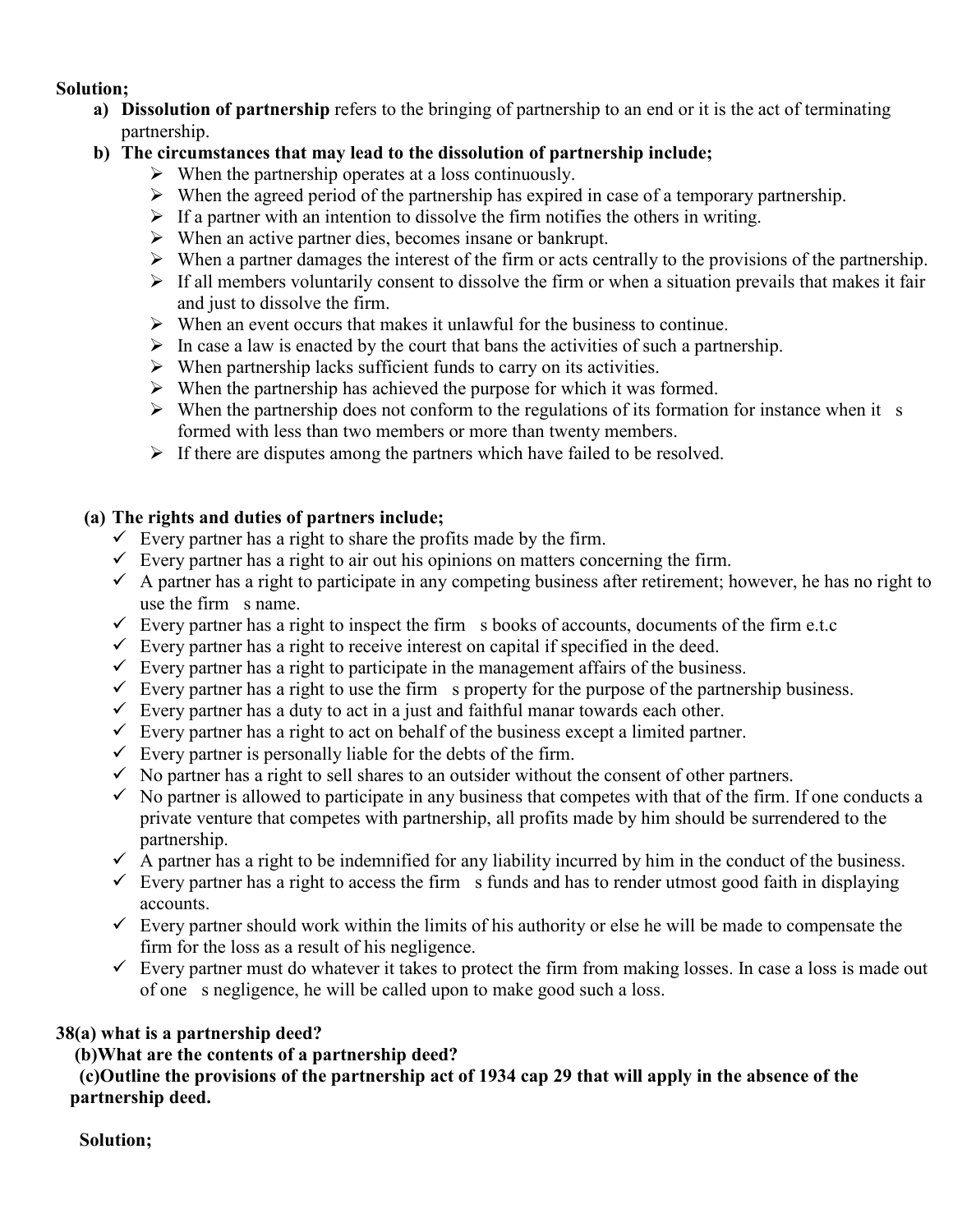a) **A partnership deed** is a written agreement prepared by partners before entering into a partnership. It outlines the terms and conditions under which the business would be conducted hence acting as a reference in case of any mis understandings that may arise at a future date.

### b) **The contents of a partnership deed include;**

- $\checkmark$  The name of the firm and location
- $\checkmark$  The name, address and occupation of each partner
- $\checkmark$  The type of each partner
- $\checkmark$  The capital contributed by each partner
- $\checkmark$  The ratio in which profits and losses are to be shared
- $\checkmark$  The rights and duties of partners
- $\checkmark$  The procedures adopted at the time of dissolution of the partnership
- $\checkmark$  The duration of the partnership
- $\checkmark$  The procedure in which the books of accounts would be kept
- $\checkmark$  The purpose for which partnership is formed
- $\checkmark$  The method of settling disputes among partners
- $\checkmark$  The conditions for admission of new partners and removal of old partners from the firm.
- $\checkmark$  The salary allowed to the active partners if any

# **(c)The provisions of the partnership act 1934 that will apply in the absence of a partnership deed include;**

- $\triangleright$  All profits and losses are to be shared equally by the partners
- $\triangleright$  No interest is to be allowed on any capital contributed by a partner
- $\triangleright$  No salary is to be allowed to any partner
- $\triangleright$  Any partner who advances a loan to the firm is entitled to an interest at a rate of 5% per annum.
- $\triangleright$  Each partner has a right to inspect the accounting books of the firm
- $\triangleright$  Any differences arising amongst the partners should be resolved by the decisions made by the majority members.
- $\triangleright$  Each partner has a right to participate in the conduct of the business
- $\triangleright$  No change may be made in the nature of the business without the consent of all the partners.

### **39(a) what is a joint stock company?**

### **(b)What are the features of a private limited company?**

### **(c)What are the features of a public limited company?**

### **Solution;**

**(a) A joint stock company** is a corporate body which has a legal existence of its own and formed to perform specific functions. It may also be defined as an artificial person created under law and having an entity of its own quite separate from the members that comprise it.

### **(b) The features of a private limited company include;**

- **o** Membership is between 2-50 excluding employees.
- **o** The shares are not freely transferable.
- **o** It s formed with an intention of making profits.
- **o** The liability of members is limited to their capital contributions.
- **o** It s not a legal requirement to publish their annual accounts.
- **o** It can start business after receiving a certificate of incorporation.
- **o** The promoters must prepare both the memorandum of association and articles of association.
- **o** It is not allowed to offer shares to the public for subscription.
- **o** It has a separate legal existence.
- **o** A private limited company requires a quorum of 2 members at a general meeting for any valid business of the meeting to be conducted.
- **o** It should have at least one director to commence business.

**N.B.** The companies act defines a private limited company as a company which by its articles restricts the right to transfer shares of the company. I.e. a person can not freely sell off his shares as he may wish like a public company but must seek consent of the directors of the company.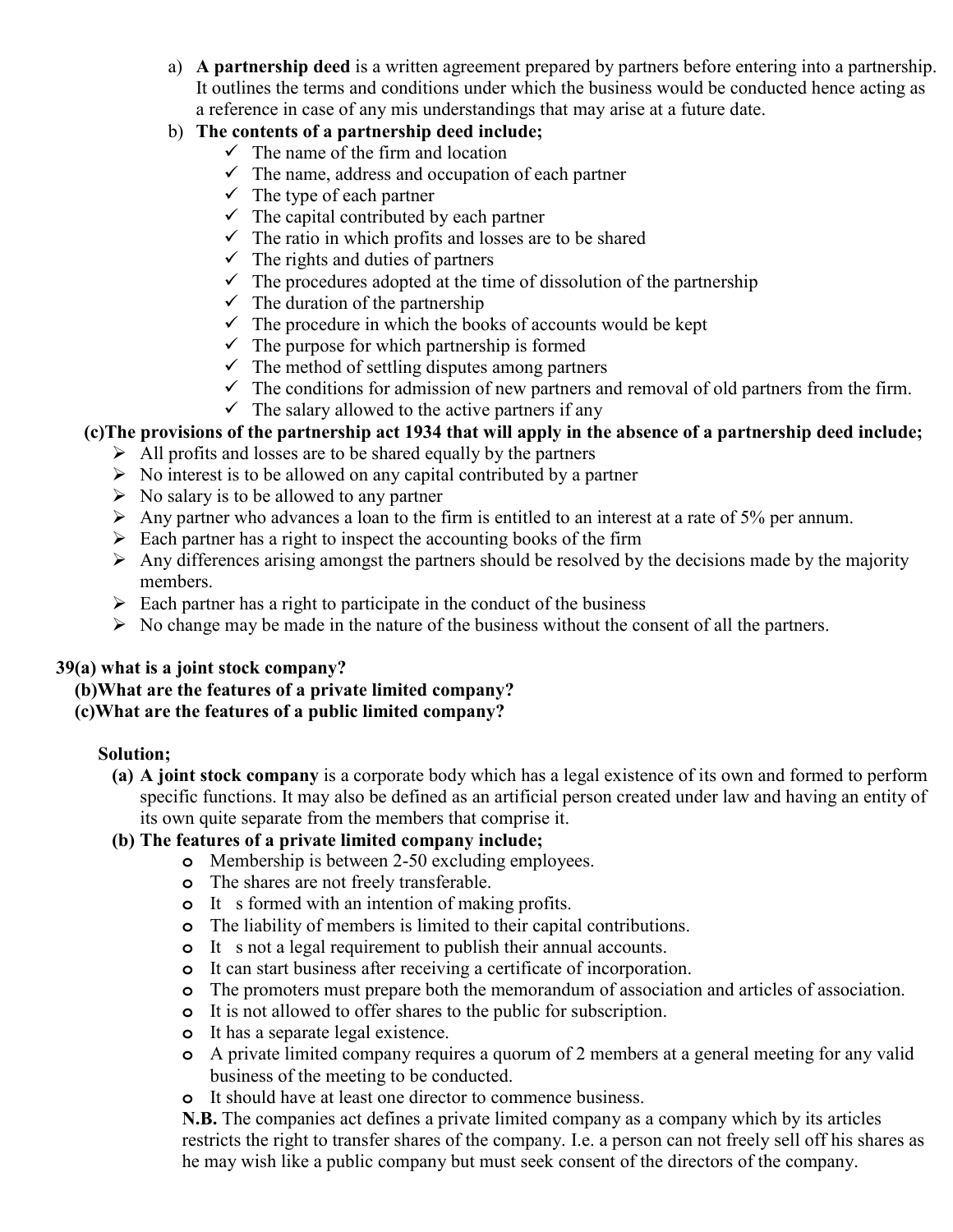#### **(c) The features of a public limited company include;**

- $\checkmark$  Membership ranges from 7 to infinity i.e. there is no maximum limit to membership.
- $\checkmark$  The liability of the shareholders is limited to their capital contributions.
- $\checkmark$  It has a legal entity of its own separate from the members that comprise it.
- $\checkmark$  The shares are freely transferable.
- $\checkmark$  It can start business after receiving a certificate of trading.
- $\checkmark$  It is a legal requirement for them to publish their annual accounts.
- $\checkmark$  It issues a prospectus to the public encouraging them to buy its shares.
- $\checkmark$  Its capital is raised through issue of shares to the public and the capital raised is called share capital.
- $\checkmark$  The owners of the company are called share holders.
- $\checkmark$  The quorum at the general meetings for this company is 3 members.
- $\checkmark$  A public limited company requires a minimum of 2 directors to operate legally.

# **40. What are the advantages and disadvantages of joint stock companies?**

#### **Solution;**

#### **The advantages of joint stock companies include;**

- $\checkmark$  They are in position to raise more capital due to the large number of share holders involved.
- $\checkmark$  They are in position to get financial assistance from banks since they can raise enough collateral securities.
- $\checkmark$  They are efficient since they are in position to employ specialists in the various departments.
- $\checkmark$  They are assured of a continued existence since death, bankruptcy or insanity of one member does not lead to the dissolution of the company.
- $\checkmark$  The freedom to transfer shares in a public limited company acts as an incentive to the share holders who may wish to convert their shares into cash at any time they wish.
- $\checkmark$  The employees may be allowed and encouraged to buy shares in the company. This motivates them to work hard.
- $\checkmark$  The risks are not heavily felt in joint stock companies since they are spread amongst many shareholders which is not the case of sole trade.
- $\checkmark$  The share holders enjoy limited liabilities hence their personal belongings are not confiscated in case of a debt.
- $\checkmark$  The publishing of accounts in public limited companies helps to safeguard the shareholders against fraud.
- $\checkmark$  The large amount of capital contributed enables the company to produce on large scale hence lowering the cost of production and increasing the profit margin of the firm.
- $\checkmark$  The joint stock company is recognized as a legal entity i.e. can enter into contracts, can sue, can own property e.t.c

### **The disadvantages of joint stock companies include;**

- o The formation of a company is an expensive process which requires several formal procedures like preparation of the memorandum of association, articles of association e.t.c.
- o The share holders have little control over the affairs of the company since control is in hands of the board of directors.
- o There is too much bureaucracy in these companies hence a delay in decision making due to extensive consultations.
- o There is lack of confidentiality in joint stock companies due to the public declaration of profits annually.
- o They are subjected to diseconomies of scale due to over production.
- o There is lack of personal initiative in these companies compared to sole trade since profits are shared amongst many share holders.
- o There is lack of flexibility since it is not easy to change from one line of business to another.
- o The directors of the company may have their own interests which may conflict with those of the share holders hence affecting the progress of the company.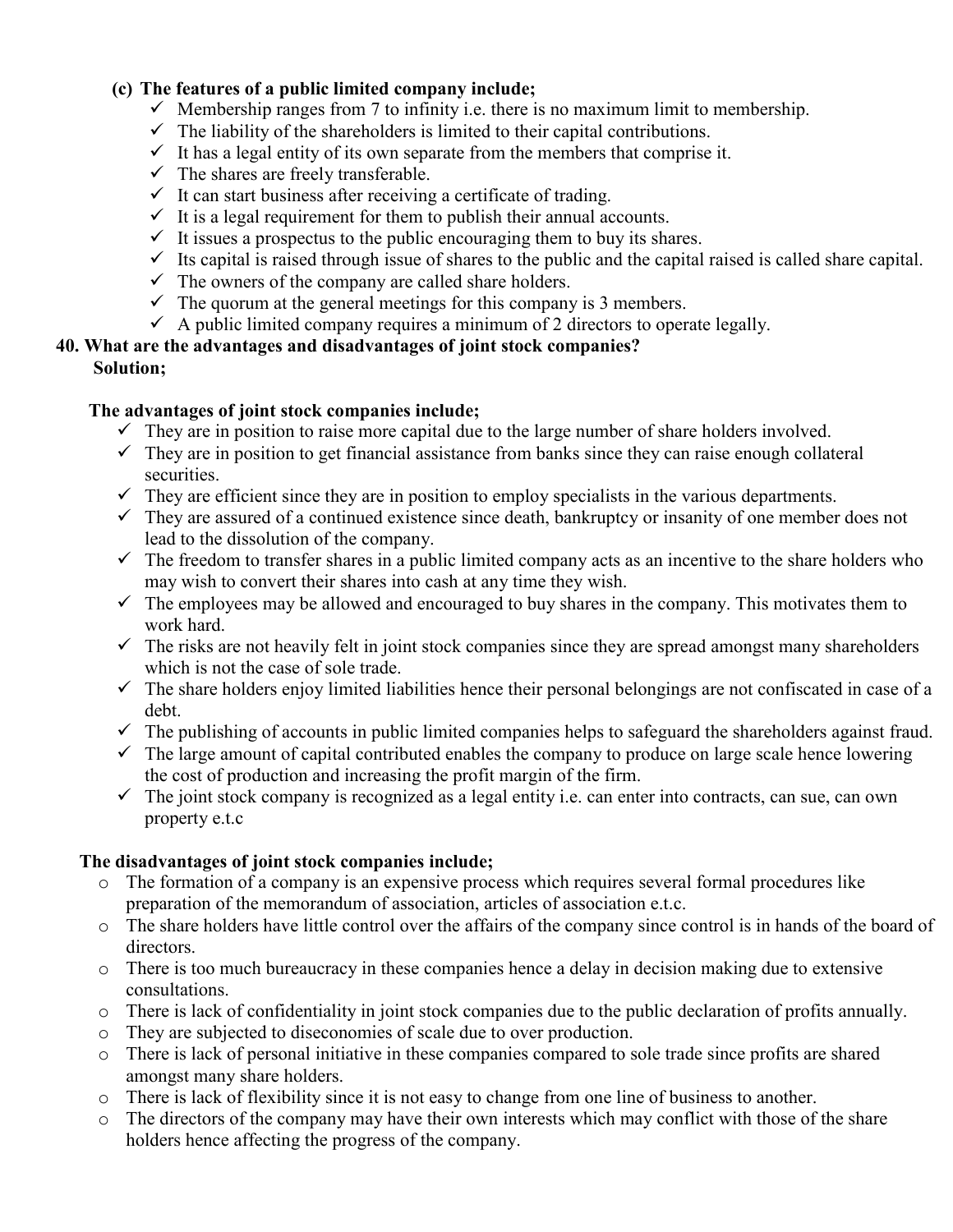o Conflicts are very common amongst the share holders hence affecting the company activities.

**41(a) Define and give the contents of;** 

- **i. Memorandum of association**
- **ii. Articles of association**
- **b) Give the meaning of the following documents as used in the company formation;** 
	- **i. Certificate of incorporation**
	- **ii. Prospectus**
	- **iii. Certificate of trading**

# **Solution;**

- **i. Memorandum of association** is a document that lays down and defines the powers and limitations of the company. It governs the relationship of the company with the outside world. It lays out the various activities or nature of businesses the company has been formed to engage in. The contents of the memorandum of association include;
	- *Name clause,* where the name of the company is indicated ending with the word limited implying that the liability of the share holders is limited to their capital contributions.
	- *Situation/location clause***,** which shows the company registered office and address to which correspondences are to be sent.
	- *Objective clause***,** which lays down and outlines the aims and objectives for which the company was formed.
	- *Capital clause***,** which shows the amount of capital that the company expects to raise through issue of shares.
	- *Liability clause***,** which shows that the liability of the share holders is limited to their capital contribution.
	- *Declaration clause***,** which is signed by at least 7 members in case of a public limited company and a minimum of 2 members in case of a private limited company showing their willingness to form themselves into a company.
- ii. **Articles of association;** It is a document that lays down the rules and regulations that govern the internal affairs, conduct and management of the company. It acts as a constitution for the company. It contains matters relating to;
	- $\checkmark$  Qualification of directors
	- $\checkmark$  Rights and powers of share holders
	- $\checkmark$  Appointment and powers of directors
	- $\checkmark$  Procedures of transferring shares
	- $\checkmark$  Methods of sharing profits
	- $\checkmark$  Procedures of book keeping and auditing
	- $\checkmark$  Procedures of conducting general meetings
	- $\checkmark$  Dismissal of employees
	- $\checkmark$  Method of sharing profits
	- $\checkmark$  Procedures of electing the management committee.e.tc

# **(b)Meaning of the following documents;**

- **i.** *Certificate of incorporation* is a document that gives a company a legal existence as an artificial legal person created by law. It is a document that marks the birth of a company. A private limited company can start its activities after receiving the certificate of incorporation.
- **ii.** *Prospectus* is a document prepared by the promoters of the company inviting the public to subscribe for the shares. It is any notice or advertisement offered to the public to subscribe for the shares of the company.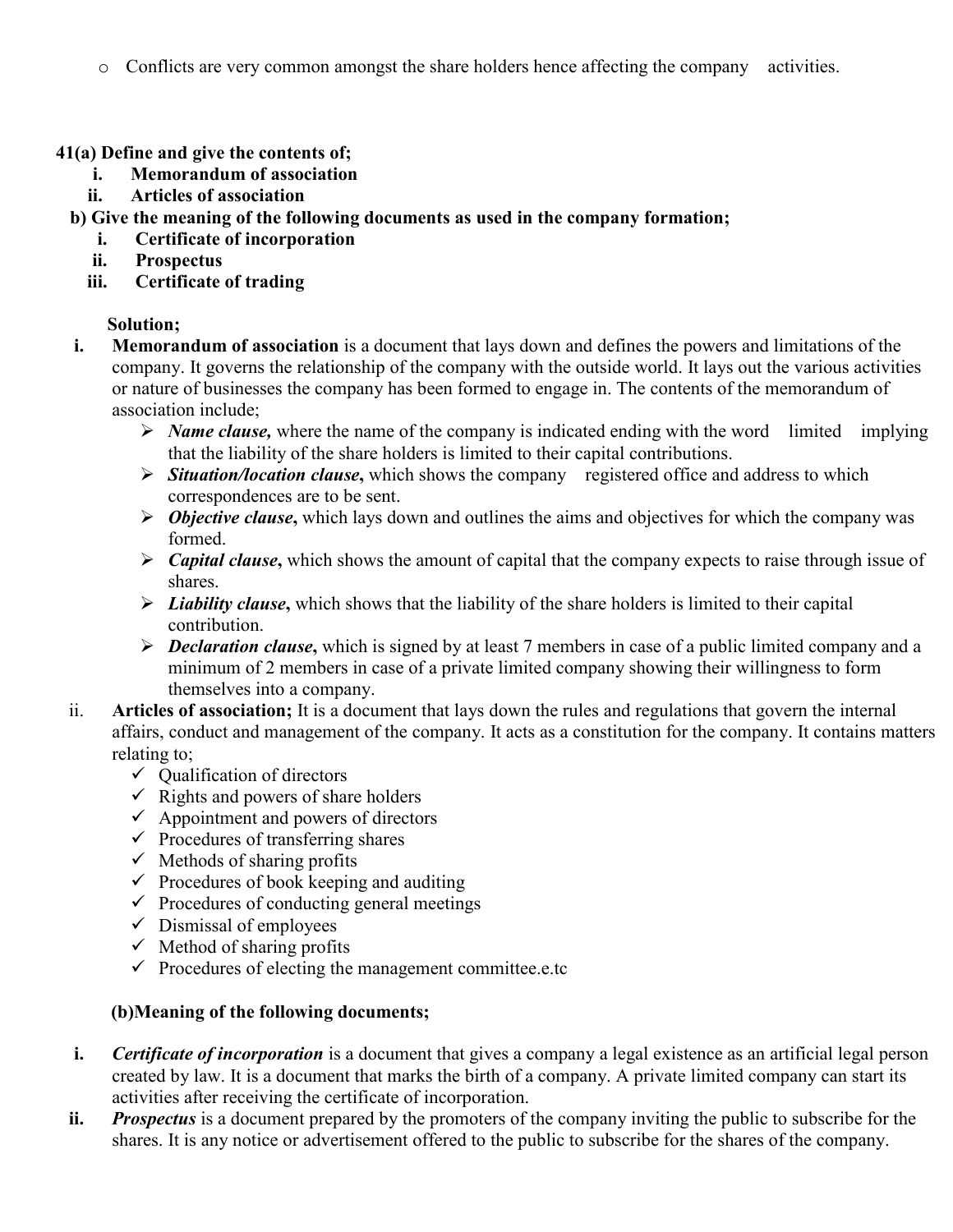- **iii.** *Certificate of trading* is a document issued by the registra of companies that empowers a public limited company to commence business.
- **42. Distinguish between the following;** 
	- **i. Equity shares and preference shares.**
	- **ii. Cumulative preference shares and non-cumulative preference shares.**
	- **iii. Redeemable preference shares and irredeemable preference shares.**
	- **iv. Participating preference shares and deferred shares.**

### **Solution;**

- **i.** *Equity/ordinary shares* refers to shares which do not carry a fixed rate of return, owned by founders of the company, carry voting rights, entitled to dividends after preference shares and are generally irredeemable where as *preference shares* are shares where the holders have a first right on the sharing of dividends and are entitled to a fixed rate of dividends.
- **ii.** *Cumulative preference shares* are shares that are entitled to a fixed rate of dividends irrespective of whether the company has declared profits or incurred losses in the year. The holders have a right to claim for the arrears of the dividends until when they are paid hence dividends keep on accumulating till they are cleared where as *Non-cumulative preference shares* refers to those shares where the holders are entitled to a fixed rate of dividends but only for the years in which dividends were declared hence arrears are not carried forward to the subsequent years.
- **iii.** *Redeemable preference shares* refer to shares that can be bought back by the company from the share holders after a given period of time. These shares are normally issued when the company needs funds temporarily where as *irredeemable preference shares* refer to shares which are not bought back by the company from the holders hence if a member wants to convert his shares into physical cash, he can sell them to any member of the public.
- **iv.** *Participating preference shares* are shares where the holders in addition to a fixed rate of dividends are entitled to any extra profit that after the ordinary share holders have been paid where as *deferred shares* refer to those shares whose dividends can be postponed to some future period. They are held by founders of the company.
	- **N.B** A Share is defined as a unit of capital of a joint stock company which has a face value.

# **43(a) what is a debenture?**

- **(b)Explain the different types of debentures.**
- **(c)What are the differences between shares and debentures?**
- **(d)Outline the grounds that may justify the winding up of a company.**

# **Solution;**

- **(a) A debenture** is a loan certificate or document that evidences that a company has borrowed a specified sum of money from a person named on its face and the company undertakes to pay a fixed rate of interest.
- **(b) The different types of debentures include;**
	- **Mortgage/secured debentures;** these are debentures which have a security attached to them or some property pledged against them. These debentures are fully backed up by some company assets.
	- **Naked/un secured debentures;** these are debentures which have no security attached to them hence in case of failure of the company to pay, the debenture holder has no right to sell the company s property to recover his money.
	- **Redeemable debentures;** these are debentures that are bought back by the company after a given period of time and the debenture holder is given interest for the period held.
	- **Irredeemable debentures;** these are debentures that are not bought back by the company hence the money borrowed remains owing until the company is dissolved.

# **(c) The differences between shares and debentures include;**

o Shares are usually irredeemable whereas debentures are redeemable.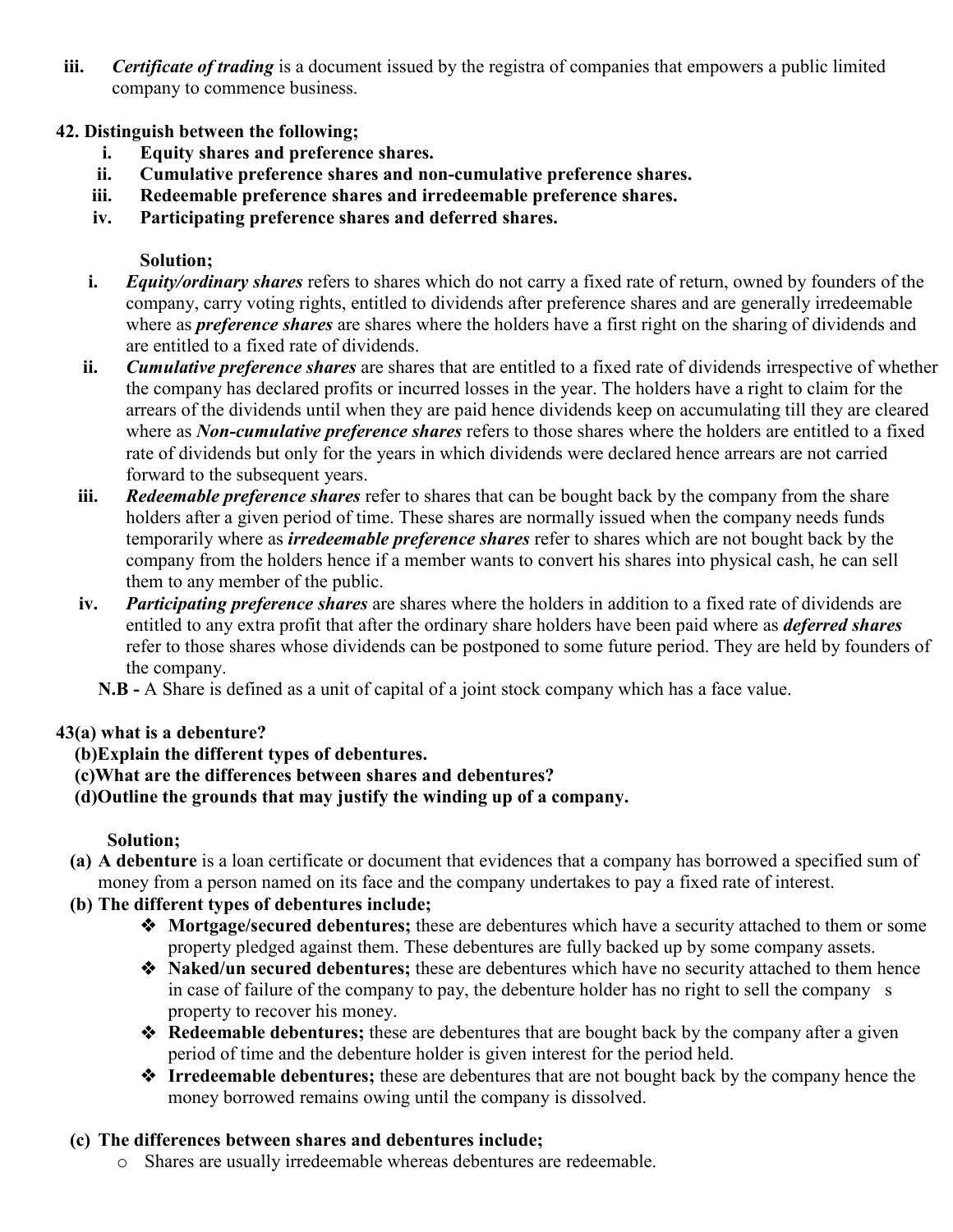- o A share is a unit of capital whereas a debenture is a unit of loan.
- o Share holders are paid dividends while debenture holders are paid interest.
- o A share holder is one of the owners of the company while a debenture holder is a creditor.
- o Share holders have voting rights on the affairs of the company while debenture holders do not have any voting right since they are not the owners of the company.
- o Share holders may not get dividends if the company makes losses but the debenture holders are entitled to their interest whether the company makes profits or losses.

## **(d) The grounds that may justify the winding up of a company include;**

- $\triangleright$  Where the number of share holders have fallen below the statutory minimum i.e. less than 2 in case of a private limited company and less than 7 in case of a public limited company.
- $\triangleright$  When the company does not commence its operations in the year of incorporation.
- $\triangleright$  Where the company is formed as a public limited company but has not been issued with a certificate of trading.
- $\triangleright$  Where there is a justifiable lack of confidence in the management.
- $\triangleright$  When the company has failed to achieve its objective.
- $\triangleright$  When the court finds out that the company is insolvent and its continued existence would only further accumulation of debts.
- $\triangleright$  Where the company was formed for an illegal purpose.
- $\triangleright$  Where the members decide to voluntarily liquidate the company.

# **44. What are the differences between a partnership and a company?**

# **Solution;**

# **The differences between a partnership and a company include;**

- $\triangleright$  The maximum number of members that constitute a partnership is 20 whereas for a company (private limited) is 50 while a public limited company has got no maximum limit.
- $\triangleright$  In a partnership, members can engage in many business activities while a company can only engage in the activity stipulated in the memorandum of association hence a partnership is not affected by ultravires rule.
- $\triangleright$  In a partnership, members can not sell their shares without the consent of all partners whereas in a public limited company, share holders can sell their shares without any restrictions.
- $\triangleright$  A partnership is not recognized as a separate legal entity whereas an incorporated company is recognized as a legal entity which can sue or be sued in its own name.
- $\triangleright$  The liability of partners to the debts of the firm is unlimited except in case of limited partnership while the liability of shareholders in a company is limited to the debts of the firm.
- $\triangleright$  In a partnership, every partner has a right to manage the activities of the firm whereas in a company, management is in hands of the board of directors elected by the shareholders.
- $\triangleright$  The formation of a partnership is by mutual agreement which may be written or not whereas a company is formed by registration following the procedures in the company Act.

# **45(a) what is a cooperative society?**

# **(b)Explain the principles of cooperatives.**

 **(c)Give reasons why cooperatives have failed to succeed in Uganda.** 

- a) **A cooperative society** is an association of individuals (producers or consumers) that have agreed to come together, share responsibility and carry out activities to achieve a common goal.
- b) The principles of cooperatives include;
	- **Open and voluntary membership;** entry is free for any interested member who can comply with the rules of the association.
	- **Democratic control/administration;** the affairs of the cooperative society are conducted in a democratic way basing on the principle of one man one vote irrespective of the shares held by an individual in the cooperative society.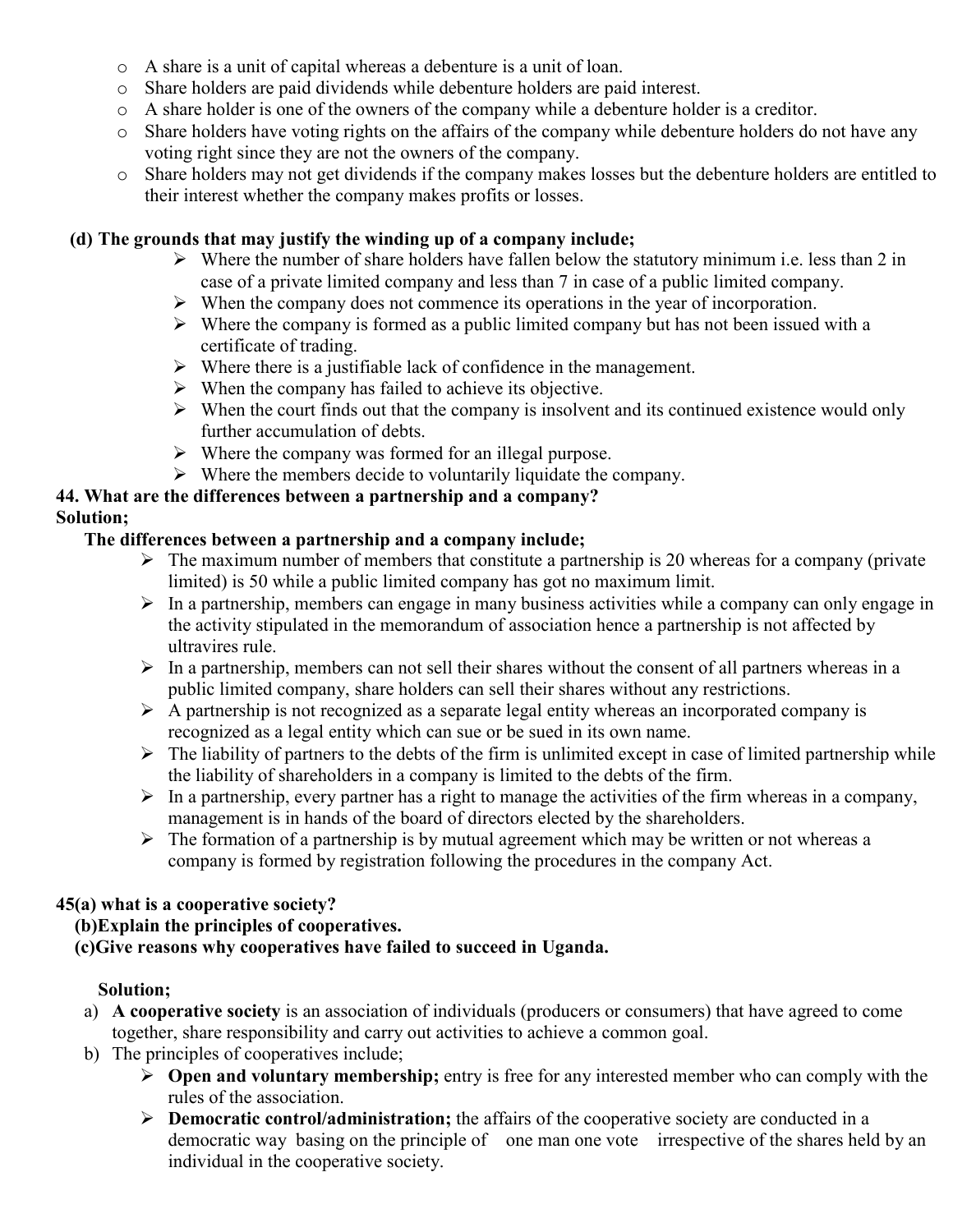- **Dividend repayment;** the profits made by the society are distributed among the members in form of dividends according to an individuals contribution to the society.
- **Interest on share capital;** members get interest from the society depending on their capital contribution. The rate of interest is fixed at a given rate which should be known by all the members.
- **Cooperation;** cooperatives must cooperate with other cooperatives at local, national and international levels since they have a lot to share in common and learn from each other.
- **Capital contribution;** the capital to the society is supposed to be contributed by the members.
- **Neutrality;** cooperative societies are not supposed to discriminate amongst members basing on tribe, religion, politics e.t.c
- **Educational promotion;** cooperative societies provide education to the members on successful business techniques.

### **(c) The reasons why cooperatives have failed to succeed in Uganda include;**

- $\checkmark$  Poor transport network in some parts of the country limit the movement of farmers produce to the marketing centers.
- $\checkmark$  Lack of adequate storage facilities to absorb the farmers produce results into wastages.
- $\checkmark$  Excessive government interference in the affairs of cooperatives where by even some officials are politically appointed undermines the principle of democratic control.
- $\checkmark$  Lack of competent leader s leads to mismanagement hence undermining the success of the society.
- $\checkmark$  Lack of adequate capital due to poverty amongst the members makes it difficult for the society to purchase modern equipments hence affecting their success.
- $\checkmark$  Some members are reluctant to pay their subscriptions in time which results into shortage of funds to efficiently manage the activities of the society.
- $\checkmark$  Corruption and embezzlement of the cooperative funds by the top officials makes the society unable to purchase the required farm in puts and meeting other overhead costs.
- $\checkmark$  Most farmers are conservative hence reluctant to adjust to the modern methods of production.
- $\checkmark$  The problem of price fluctuations tends to undermine the financial position of the cooperatives especially those engaged in agricultural production.
- $\checkmark$  Political instabilities in some parts of the country affect the success of cooperatives in such areas.
- $\checkmark$  Stiff competition from private traders who are financially strong and offer better prices for the produce limits their market.
- $\checkmark$  Lack of adequate collateral securities makes it hard for these cooperatives to access financial assistance from the money lenders.
- $\checkmark$  The scattered nature of the population tends to limit the degree of mobilization of members hence limiting their success.
- $\checkmark$  Discrimination amongst members basing on tribe, politics e.t.c tends to undermine the success of cooperatives.

### **46(a) what is the meaning of the following;**

- **i. Consumers cooperative society**
- **ii. Producers cooperative society**
- **iii. Savings and credit cooperative society**

### **(b)What are the roles of cooperatives in the economic development of Uganda?**

- **(a)**
- **i.** A consumer cooperative society is a voluntary association of consumers who agree to contribute capital to buy goods that they require collectively. It is an organization formed by consumers to retail products they wish to purchase.
- **ii. A producers cooperative society** is an association of producers who agree to come together with an aim of improving production and marketing of their products collectively.